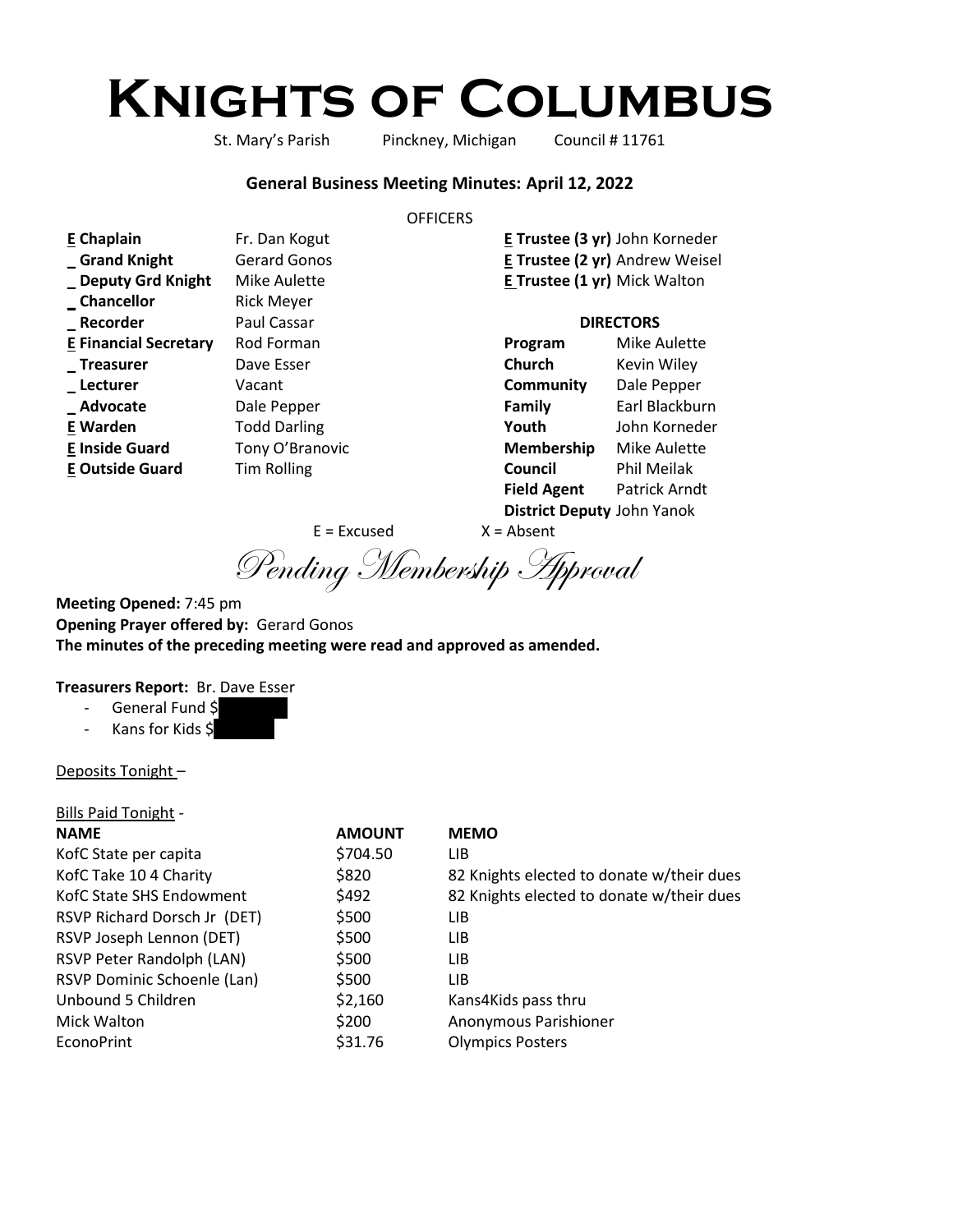## **Grand Knight:** Br. Gerard Gonos

- There is a petition for schools to form legislation student opportunity scholarship act enables the ability to take donations up to 90% of state contributions
	- o If you have an opportunity to sign it, please do
- Have been working to clean up the Knights room
	- $\circ$  Ideas to reorganize the Knights room, hang awards on the wall, remove some cabinets, etc..
	- o Will have some renderings made in order to decide on something
- Rosary Alter Society, Men's Club and Knights have been talking about a fundraiser to burn the mortgage
	- o Idea to do additional pasties to raise funds
	- $\circ$  Idea to do drive in movie theater to raise funds (Knight's could front the \$ for the screen, licensing, and sell food, beer, etc…)
- Request to host the  $4<sup>th</sup>$  degree meeting the Thursday after Easter, will have a potluck either cook or have it catered
	- o Need to provide beverages, plates, silverware, etc..

## **Membership Director & DGK:** Br. Mike Aulette

- Dcn Tom Rea transferred into our council, his son John will transfer as well
	- o Have one candidate that will join after Easter
- Dances are a go May  $6<sup>th</sup>$  and May 13<sup>th</sup> and will have it in the gym
	- o Will need volunteers for concessions
- Fr. will attend the May planning meeting on May  $25<sup>th</sup>$

## **Community Director:** Dale Pepper

- Attended the State dinner at the Right to Life dinner in Troy, the speaker was inspirational and had a good turnout
- LCUI is having a wine tasting fundraiser at St. Joes in Howell
- First Tuesday of Every Month 9am-2pm St. Mary's is signed up to be at Planned Parenthood in Ann Arbor
- Pro-Choice petition is circulating to abolish a law from the 1800's that abortion is illegal in Michigan (it will be buried in a bill that front-loaded with "appealing" content)
	- o Fr. Dan preached on this soon
- Br. Michael Bordeaux keep him in your prayers (having surgery to put in a pace maker)

## **Golf Outing:** Dave Esser

- Need Sponsors for Golf, take the forms home, we will be as successful as the amount of sponsors that we get
	- o Rod agreed to manage the days activities
	- o Talk to the local businesses that you use often
- Need to get golfers signed up as well

## **District Deputy**: John Yanok

- Two upcoming exemplifications  $24<sup>th</sup>$  St. Patrick after the 11:30 Mass 26<sup>th</sup> St. Mary Magdalene 7pm
	- o Only need one more member for Star Council
- Youth protection  $-$  we are now completely compliant
- Deputy of Ukraine was interviewed on Fox and reported all the good the Knights are doing there